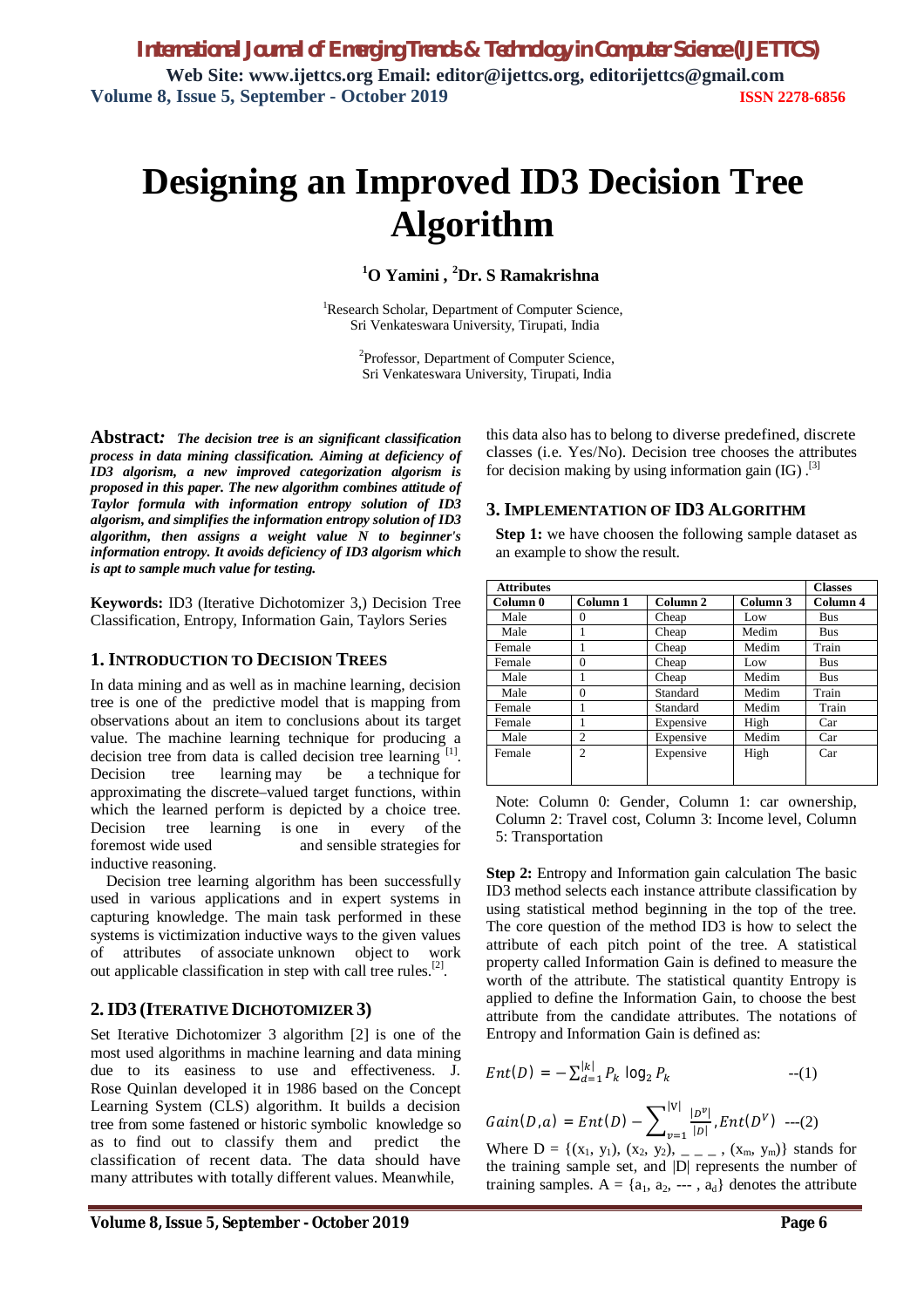# *International Journal of Emerging Trends & Technology in Computer Science (IJETTCS)*

**Web Site: www.ijettcs.org Email: editor@ijettcs.org, [editorijettcs@gmail.com](mailto:editorijettcs@gmail.com)  Volume 8, Issue 5, September - October 2019 ISSN 2278-6856**

set of  $|D|$ , and  $d = \{1, 2, -1, |k|\}$ .  $p_k(k = 1, 2, -1, |D|)$ stands for the probability that a tuple in the training set S belongs to class C<sub>i</sub>. A homogenous data set consists of only one class. In a homogenous data set,  $p_k$  is 1, and  $log_2(p_k)$  is zero. Hence, the entropy of a homogenous data set is zero. Assuming that there are V different values ( $V = \{a^1, a^2, \dots\}$ ,  $a^V$ } in an attribute  $a_i$ ,  $D^i$  represents sample subsets of every value, and  $|D^i|$  represents the number of current samples.

Step 3: Calculating highest information gain.

Now consider the above dataset shown in above table. As this algorithm is based upon information gain of each attribute with entropies. First we need to calculate the Entropy for all the columns (classes and attributes), based on the Entropies of each attributes calculate the information gain for each record set according to attributes given in dataset

Calculating Entropy for the classes:

Record set: [Bus, Bus, Train, Bus, Bus, Train, Train, Car, Car, Car]

Entropy: 1.571

Calculating Entropy for the Attributes Column 0:

Record Set: [Male, Male, Female, Female, Male, Male, Female, Female, Male, Female].

For Male: Record set: [Bus, Bus, Bus, Train, Car]

Entropy: 1.522

For Female: Record set: [Train, Bus, Train, car, Car] Entropy: 1.371

Information gain for Column 0: 0.12

---------------------------------------------------------------- As per the same way we calculated the information gain for each record set of each and every column.

Below we give the calculation for each record set

**Column 1 :**

Record set: [0, 1, 1, 0, 1, 0, 1, 1, 2, 2] Entropy calculated for distinct data of particular column Information gain: 0.534

---------------------------------------------------------------- **Column 2:**

Calculating gain for record set: [Cheap, Cheap, Cheap, Cheap, Cheap, Standard, Standard, Expensive, Expensive, Expensive] Information gain: 1.21

----------------------------------------------------------------

#### **Column 3:**

Calculating gain for record set:[Low, Medium, Medium, Low, Medium, Medium, Medium, High, Medium, High] Information gain: 0.695

----------------------------------------------------------------

#### **Step 4: Generate Information Gain Table**

| <b>Attributes</b> | <b>Information Gain</b> |
|-------------------|-------------------------|
| Column 0          | 0.125                   |

| Column 1            | 0.534 |
|---------------------|-------|
| Column <sub>2</sub> | 1.21  |
| Column 3            | 0.695 |

Highest gain value is identified for (Travelling) column 2 : 1.21

So As per the result we get highest information gain for column no. 2. We design a decision tree based upon the results as we get the highest information gain on column no. 2.

The decision tree is given below



Here we Identified that the root node column 2 has the node Cheap doesn't have the result. By continuing the same procedure we calculate the gain for remaining class data avoiding the results such as Train and Car. Basing on Result calculating entropy of column 4: Record set: [Bus, Bus, Train, Bus, Bus] Entropy: 0.722

Same procedure is followed for each and every column and Information is represented as:

| <b>Attributes</b>   | <b>Information Gain</b> |
|---------------------|-------------------------|
| Column <sub>0</sub> | 0.322                   |
| Column 1            | 0.171                   |
| Column 3            | 0.171                   |

Highest gain value is identified for (Gender) column 0 : 0.322

So As per the result we get highest information gain for column 0. We design a decision tree based upon the results as we get the highest information gain on column no. 0 behind column 2.

The decision tree is given below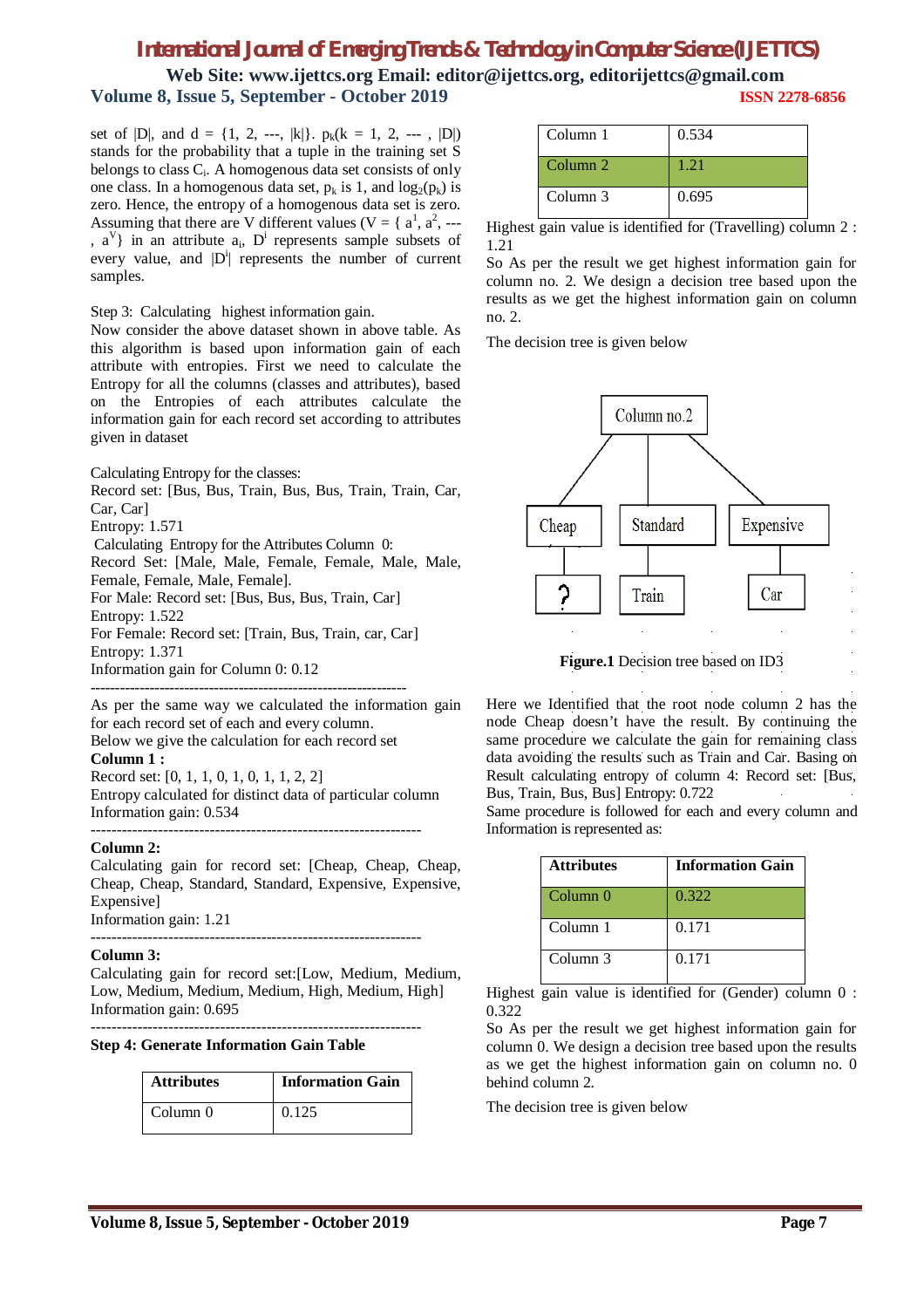# *International Journal of Emerging Trends & Technology in Computer Science (IJETTCS)*

**Web Site: www.ijettcs.org Email: editor@ijettcs.org, [editorijettcs@gmail.com](mailto:editorijettcs@gmail.com)  Volume 8, Issue 5, September - October 2019 ISSN 2278-6856**

It takes a lots of time to draw a ID3 based Decision It



It takes a lots of time to draw a ID3 based Decision Tree. Data may be Over fitted or Over classified, if a small sample is tested and at a time only single attribute is tested for making a Decision. Classifying continuous data may be computationally expensive, as many trees must be generated to see where to break the continuum.

#### **4.IMPLEMENTATION OF IMPROVED**

#### **ID3 ALGORITHM**

A new method that puts the solutions along is intended, and it is accustomed build a additional pithy call tree in a shorter running time than ID3. Basing on the Formulae of Entropy we need to use and calculate the Algorithms which increase the complexity of the calculation. If we can find a simpler computing formula, the speed of building a decision tree would be faster. The process of simplification is organized as follows:

As is thought to any or all, in two equivalent expressions, the running speed of the exponent and the logarithmic expression is slower than that of the four arithmetic operations. If the logarithmic expression in Entropy of Id3 is replaced by the four arithmetic operation, the running speed of the whole process to build the decision tree will improve rapidly.

According to the differentiation theory in advanced arithmetic, that which means of Taylor formula will modify advanced functions. The Taylor series is named after the British mathematician Brook Taylor (1685-1731).The Taylor formula is an expanded form at any point, and the Maclaurin formula is a function that can be expanded into Taylor's series at point zero. The difficulty in computation of the knowledge entropy regarding the

ID3 rule maybe reduced supported an approximation formula of Maclaurin formula, that is useful to create a decision tree in a short period of time. The Taylor formula is given by:

 $f(x) = f(x_0) + f^{(1)}(x_0)(x - x_0) + o(x - x_0)$  ----(3) When  $x=0$ , then the above equation will be changed in the following form

$$
f(x) = f(0) + f^{(1)}(0) + \frac{f^{2}(0)}{2!}x^{2} + \dots + \frac{f^{n}(0)}{n!}x^{n} + R(x)
$$

----(4) The above Equation is also called as the Maclaurin formula. Where

$$
R(x) = \frac{f^{n+1}(x)}{(n+1)!} (x - x_0)^{(n+1)} \qquad \qquad \text{---}(5)
$$

For easy calculation, the final equation applied here is written as:

$$
f(x) = f(0) + f^{(1)}(0) + \frac{f^{2}(0)}{2!}x^{2} + \dots + \frac{f^{n}(0)}{n!}x^{n} - \dots (6)
$$

Let us assume that there are n counter examples and p positive examples in sample set D, the information entropy of D can be written as:

$$
Ent(D) = \frac{-p}{p+n} \log_2 \frac{p}{p+n} - \frac{n}{p+n} \log_2 \frac{n}{p+n} \quad ---(7)
$$

Assuming that there are V different values included in the attribute  $a_i$  of D, and every value contains  $n_i$  counter examples and p<sup>i</sup> positive examples, the information gain of the attribute  $a_i$  can be written as:

$$
Gain(D, a) = Ent(D) - \sum\nolimits_{i=1}^{v} P_{\frac{i}{p+n_i}} Ent(D^v) \cdots (8)
$$

Where

$$
Ent(D^{\nu}) = \frac{-p_i}{p_i + n_i} \log_2 \frac{p_i}{p_i + n_i} - \frac{n_i}{p_i + n_i} \log_2 \frac{n_i}{p_i + n_i} \tag{9}
$$

For the simplification purpose, if the formula  $ln(1 + x) \approx x$ is true in the situation of very small variable x and the constant included in every step can be ignored based on Equation  $(6)$ , Equation  $(7)$  can be rewritten as

$$
Ent(D) = \frac{2pn}{p+n} \qquad \qquad ---(10)
$$

Simillarly the expression  $\sum_{i=1}^{v} \frac{p_i + n_i}{n}$ p+n  $\frac{v}{p_1 + n_1}$  Ent(D<sup>V</sup>) can be rewrite as

$$
\sum_{i=1}^v \frac{2P_i n_i}{p_i + n_i}
$$

 $i=1$ <br>Hence Equation (8) can be written as:

 $Gain(D, a_i) == \frac{2pn}{n+n}$  $\frac{2\text{pn}}{p+n} - \sum_{i=1}^{v} \frac{2P_i n_i}{p_i + n_i}$  $p_i + n_i$  $--(11)$ 

Hence, Equation (11) can be used to calculate the information gain of every attribute and the attribute that has the maximal information gain will be selected as the node of a decision tree. The new information gain expression in Equation (11) that only includes addition,  $Ent(D^v) = \frac{-p_i}{n}$  $\frac{-p_i}{p_i+n_i}$  log<sub>2</sub>  $\frac{p_i}{p_i+n_i}$  $\frac{p_i}{p_i+n_i}-\frac{n_i}{p_i+1}$  $\frac{n_i}{p_i+n_i}$ log<sub>2</sub>  $\frac{n_i}{p_i+n_i}$  $\frac{n_l}{p_i + n_i}$ --(9)

For the simplification purpose, if the formula  $ln(1 + x) \approx x$ is true in the situation of very small variable x and the constant included in every step can be ignored based on Equation  $(6)$ , Equation  $(7)$  can be rewritten as  $Ent(D) = \frac{2pn}{n+m}$  $p+n$  $-(-10)$ 

Simillarly the expression  $\sum_{i=1}^{v} \frac{p_i + n_i}{n}$ p+n  $\frac{v}{p_1 + n_1}$  Ent(D<sup>V</sup>) can be rewrite as

$$
\sum_{i=1}^v \frac{2P_in_i}{p_i+n_i}
$$

Hence Equation (8) can be written as: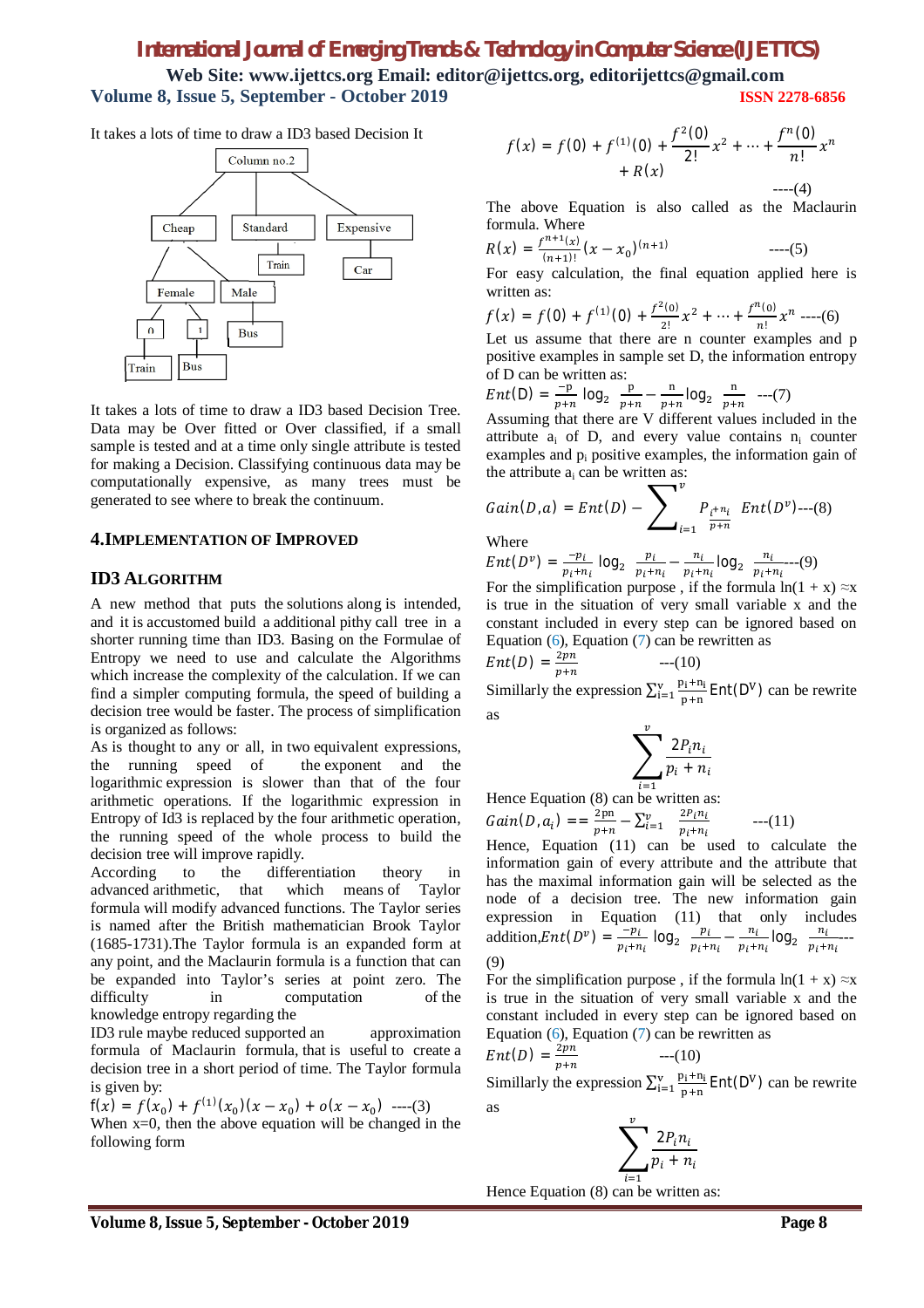# *International Journal of Emerging Trends & Technology in Computer Science (IJETTCS)* **Web Site: www.ijettcs.org Email: editor@ijettcs.org, [editorijettcs@gmail.com](mailto:editorijettcs@gmail.com)  Volume 8, Issue 5, September - October 2019 ISSN 2278-6856**

Gain(*D*, 
$$
a_i
$$
) = =  $\frac{2pn}{p+n} - \sum_{i=1}^{v} \frac{2P_i n_i}{p_i + n_i}$  --- (11)

Hence, Equation (11) can be used to calculate the information gain of every attribute and the attribute that has the maximal information gain will be selected as the node of a decision tree. The new information gain expression in Equation (11) that only includes addition, Subtraction multiplication, and division greatly reduces the difficulty in computation and increases the data-handling capacity.

Calculating Information Gain for same dataset reduces the time and complexity. Let us calculate Entropy and Information Gain for the above dataset using Improved ID3Algorithm.

Entropy for data set: 7.2 Information Gain for colomn0: 4.40 Information Gain for colomn1:5.60 Information Gain for colomn2:7.20 Information Gain for colomn3:5.20

From the above the Highest Information Gain of column 2(Travel cost) is Considered as the Root and the same process is repeated as in ID3 algorithm for the splitted data set.

#### **5. RESULTS AND ANALYSIS:**

As Compared with the ID3 Algorithm, the calculated time is reduced for Improved ID3 Algorithm. The Practical implementation of these algorithms is done using the MATLAB. The comparison analysis is given below:

| <b>Algorithm</b>              | Time   |
|-------------------------------|--------|
| ID3                           | 0.1693 |
| <b>Improved</b><br><b>ID3</b> | 0.0364 |

#### **Graph**

The Resultant Graph is drawn based on the time taken to execute the ID3 Algorithm as well as Improved ID3 Algorithm using MATlab.



**Fig:** Comparison between ID3 and IID3 Algorithms **6. CONCLUSION**

This paper proposed an improved ID3 algorithm, in which the Entropy and the Information Gain equation that includes the Arithmetic Operations (Addition, Subtraction, Multiplication, and Division) firstly replaced the original information entropy expression that includes complicated logarithm operation in the ID3 along with the above Arithmetic Operations, method for economizing large amounts of running time. It's practically implemented through the application MAT Lab.

#### **Refrence**

- [1] J. Han and M. Kamber. Data Mining : Concepts and Techniques. Morgan Kaufmann, 2000
- [2] <http://www.roselladb> .com
- [3] Xindong Wu, V Kumar, J. Ross Quinlan, Joydeep Ghosh, Qiang Yang, Hiroshi Motoda, Geoffrey J. McLachlan, Angus Ng, Bing Liu, Philip S. Yu, Zhi-Hua Zhou, Michael Steinbach, David J. Hand, Dan Steinberg "Top 10 algorithms in data mining," Journal of International Business Studies, XXIII (4), pp. 605-635, 1992. (journal style)
- [4] Ahmed S, Coenen F, Leng PH (2006) " Tree-based partitioning of date for association rule mining". KnowlInf Syst 10(3):315 -33 1
- [5] Breiman L, Friedman JH, Olshen RA, Stone CJ (1984) , "Classification and regression trees". adsworth, Belmont
- [6] Breiman L(1968) "Probability theory". Addison-Wesley,Reading.Republished(1991) in Classics of mathematics.SIAM, Philad elphia.
- [7] O. Cord´o n, F. Gomide, F. Herrera, F. Hoffmann, a nd L. Magdalena. "Ten years of genetic fuzzy systems: Current framework and new trends. Fuzzy Sets and Systems"141: 5- 31. 2001.
- [8] W. W. Cohen. "Fast effective rule induction. In Machine Learning", Proceedings of the 12th<br>International Systems (FUZZ-IEEE'0 4). Systems (FUZZ-IEEE'0 4). Piscataway, NJ: IEEE Press, pp. 1 337-1342. 2004Conference, Morga n Kaufmann, pp. 115-1 23. 199 5.
- [9] R. B. Bhatt and M. Gopal. "FRID: Fuzzy rough interactive ichotomizers", IEEE International Conference on Fuzzy
- [10] Atika Mustafa, Ali Akbar, and Ahmer Sulta n Na tiona,"Knowledge Discovery using Text Mining: A Programmable Implementation on Information Extraction and Categorization", University of Computer and Emerging Sciences-FAST, International Journal of Multimedia and Ub iquito us Engineering Vol. 4, No. 2<br>C. Apte, F. n Damerau,
- [11] C. Apte, F. n Damerau, and S.M. Learning of Decisio n Rules for Text Categorization", ACM Transactions on Information Systems, 1994.
- [12] P.P.T.M. van Mun ,"Text Classification in Information Retrieval using Winnow", Department of Computing Science, Catholic